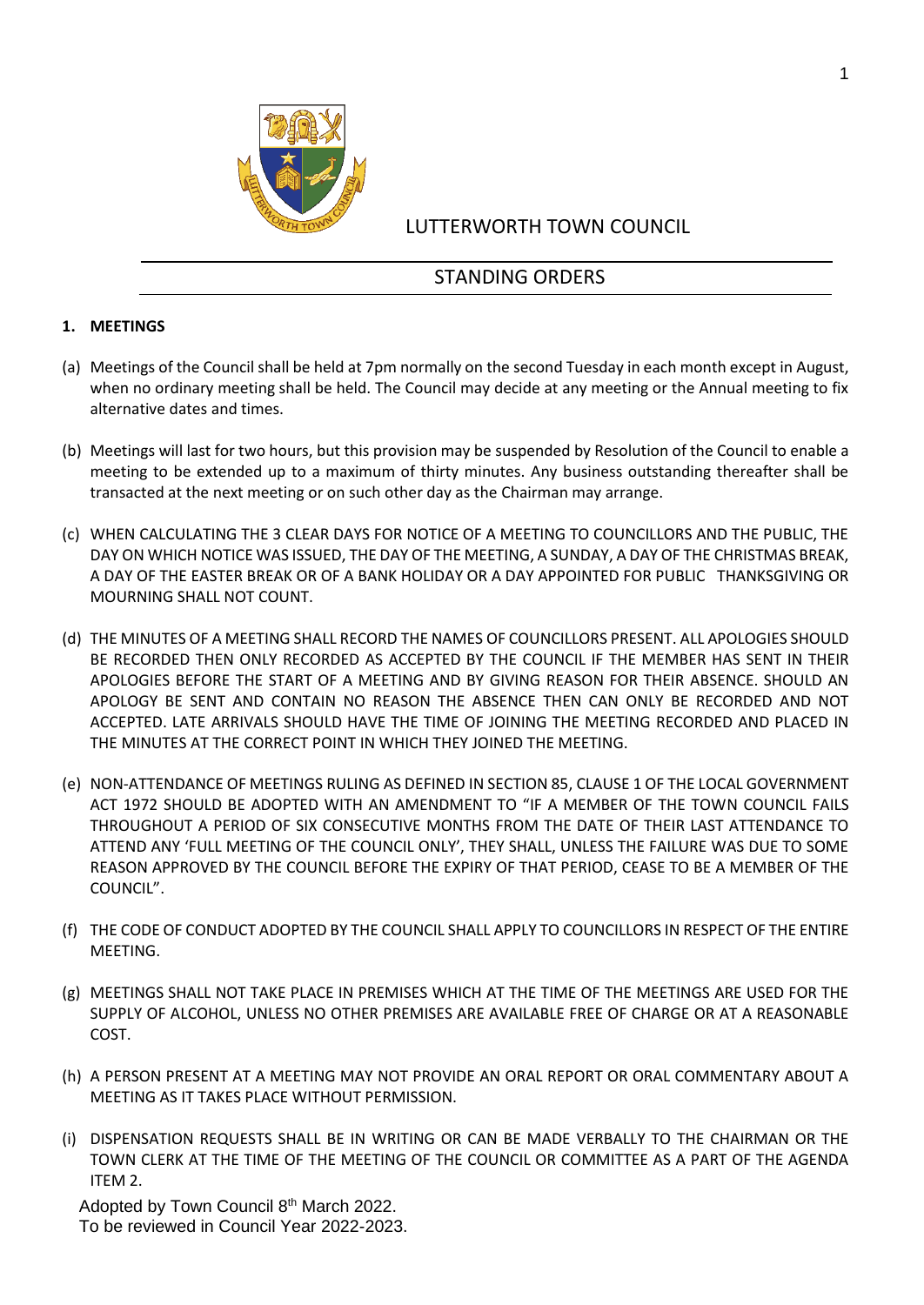- (j) A DISPENSATION MAY BE GRANTED IN ACCORDANCE WITH STANDING ORDERS IF HAVING REGARD TO ALL RELEVANT CIRCUMSTANCES ANY OF THE FOLLOWING APPLY:
	- i. WITHOUT THE DISPENSATION THE NUMBER OF PERSONS PROHIBITED FROM PARTICIPATING IN THE PARTICULAR BUSINESS WOULD BE SO GREAT A PROPORTION OF THE MEETING TRANSACTING THE BUSINESS AS TO IMPEDE THE TRANSACTION OF THE **BUSINESS**
	- ii. GRANTING THE DISPENSATION IS IN THE INTERESTS OF PERSONS LIVING IN THE COUNCIL'S AREA
	- iii. IT IS OTHERWISE APPROPRIATE TO GRANT A DISPENSATION.

### **2. EXTRAORDINARY MEETINGS**

- (a) THE CHAIRMAN OF THE COUNCIL MAY CONVENE AN EXTRAORDINARY MEETING OF THE COUNCIL AT ANY TIME.
- (b) IF THE CHAIRMAN OF THE COUNCIL DOES NOT OR REFUSES TO CALL AN EXTRAORDINARY MEETING OF THE COUNCIL WITHIN 7 DAYS OF HAVING BEEN REQUESTED TO DO SO BY TWO COUNCILLORS, THOSE TWO COUNCILLORS MAY CONVENE AN EXTRAORDINARY MEETING OF THE COUNCIL. THE STATUTORY PUBLIC NOTICE GIVING THE TIME, VENUE AND AGENDA FOR SUCH A MEETING MUST BE SIGNED BY THE TWO **COUNCILLORS**

### **3. STATUTORY ANNUAL TOWN COUNCIL MEETING SHALL BE HELD**

- (a) IN AN ELECTION YEAR WITHIN 14 DAYS FOLLOWING THE DAY ON WHICH THE NEW COUNCILLORS ELECTED TAKE OFFICE.
- (b) IN A YEAR WHICH IS NOT AN ELECTION YEAR THE MEETING SHALL BE HELD ON THE NEAREST TUESDAY TO THE TWENTIETH DAY OF MAY.
- (c) IN AN ELECTION YEAR, DELIVERY BY THE CHAIRMAN OF THE COUNCIL AND COUNCILLORS OF THEIR ACCEPTANCE OF OFFICE FORMS UNLESS THE COUNCIL RESOLVES FOR THIS TO BE DONE AT A LATER DATE. IN A YEAR WHICH IS NOT AN ELECTION YEAR, DELIVERY BY THE CHAIRMAN OF THE COUNCIL OF HIS ACCEPTANCE OF OFFICE FORM UNLESS THE COUNCIL RESOLVES FOR THIS TO BE DONE AT A LATER DATE.

#### **4. TOWN MAYOR**

- (a) The Town Mayor shall remain in office until the new Town Mayor has been elected at the next Annual Town Council Meeting. The Deputy Mayor shall be elected as Town Mayor, unless he/she fails to be re-elected to the Town Council.
- (b) References throughout these Standing Orders for the Chairman may be construed as reference to the Town Mayor.
- (c) THE CHAIRMAN, IF PRESENT, SHALL PRESIDE AT A MEETING. IF THE CHAIRMAN IS ABSENT FROM A MEETING, THE VICE-CHAIRMAN, IF PRESENT, SHALL PRESIDE. IF BOTH THE CHAIRMAN AND THE VICE- CHAIRMAN ARE ABSENT FROM A MEETING, A COUNCILLOR AS CHOSEN BY THE COUNCILLORS PRESENT AT THE MEETING SHALL PRESIDE AT THE MEETING. HE MAY EXERCISE AN ORIGINAL VOTE IN RESPECT OF THE ELECTION OF THE NEW CHAIRMAN OF THE COUNCIL AND SHALL GIVE A CASTING VOTE IN THE CASE OF AN EQUALITY OF VOTES.
- (d) SUBJECT TO STANDING ORDERS WHICH INDICATE OTHERWISE, ANYTHING AUTHORISED OR REQUIRED TO BE DONE BY, TO OR BEFORE THE CHAIRMAN OF THE COUNCIL MAY IN HIS ABSENCE BE DONE BY, TO OR BEFORE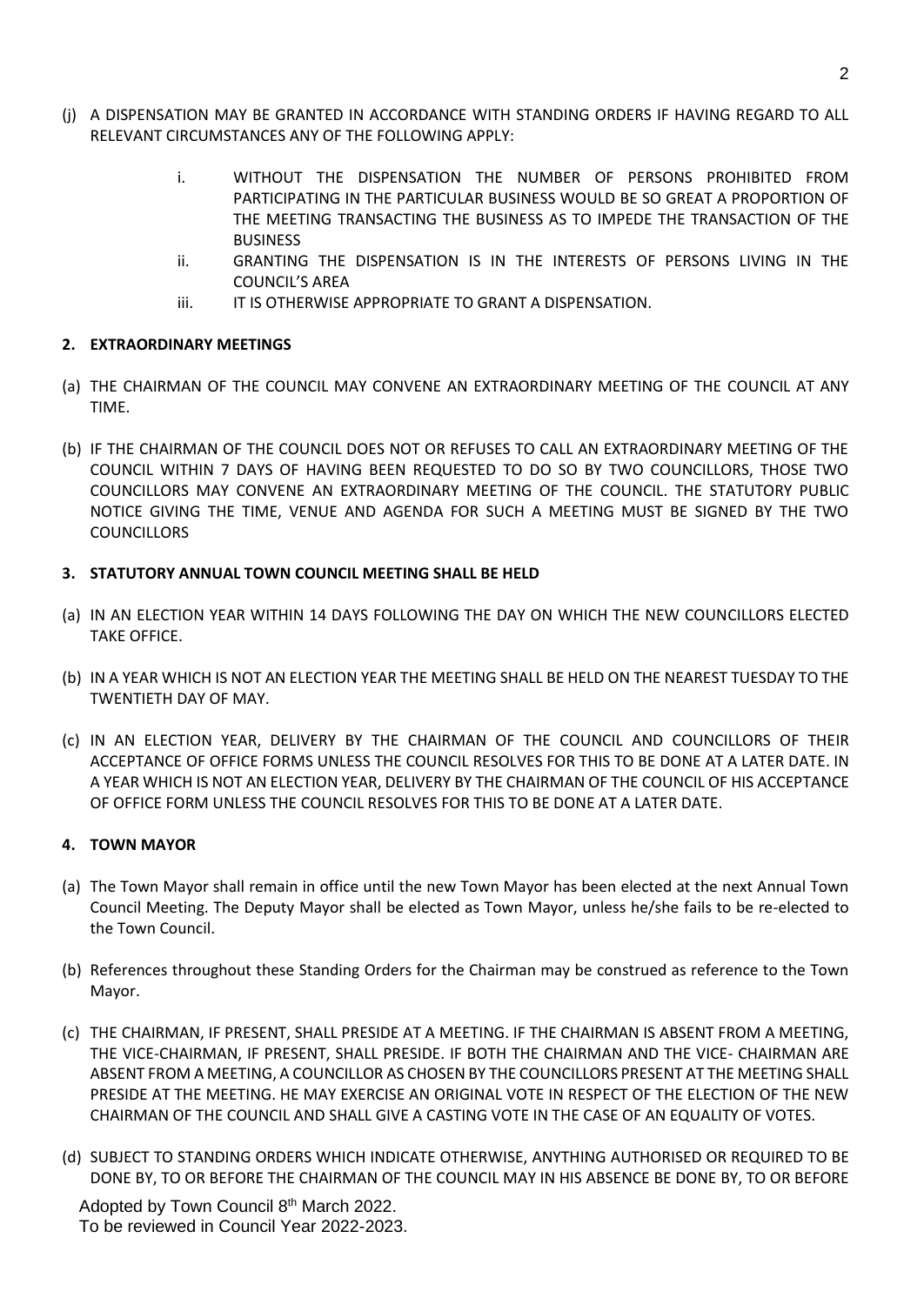THE VICE-CHAIRMAN OF THE COUNCIL (IF THERE IS ONE)

#### **5. PROPER OFFICER**

- (a) Where a statute, regulation or order confers functions or duties on the proper officer of the Council it shall be the Clerk or nominated officer.
- (b) THE COUNCIL'S PROPER OFFICER SHALL SIGN AND SERVE ON COUNCILLORS BY DELIVERY OR POST AT THEIR RESIDENCES A SUMMONS CONFIRMING THE TIME, DATE, VENUE AND THE AGENDA OF A MEETING OF THE COUNCIL AND A MEETING OF A COMMITTEE AT LEAST 3 CLEAR DAYS BEFORE THE MEETING.
- (c) PROVIDE, IN A CONSPICUOUS PLACE, PUBLIC NOTICE OF THE TIME, PLACE AND AGENDA (PROVIDED THAT THE PUBLIC NOTICE WITH AGENDA OF AN EXTRAORDINARY MEETING OF THE COUNCIL CONVENED BY COUNCILLORS IS SIGNED BY THEM)
- (d) CONVENE A MEETING OF THE COUNCIL FOR THE ELECTION OF A NEW CHAIRMAN OF THE COUNCIL, OCCASIONED BY A CASUAL VACANCY IN HIS OFFICE.
- (e) FACILITATE INSPECTION OF THE MINUTE BOOK BY LOCAL GOVERNMENT ELECTORS
- (f) RECEIVE AND RETAIN COPIES OF BYELAWS MADE BY OTHER LOCAL AUTHORITIES

### **6. QUORUM**

- (a) NO BUSINESS SHALL BE TRANSACTED AT A MEETING OF THE TOWN COUNCIL UNLESS AT LEAST ONE-THIRD OF THE WHOLE NUMBER OF MEMBERS OF THE COUNCIL ARE PRESENT AT THE MEETING AND THE QUORUM MUST NOT BE LESS THAN THREE.
- (b) If a quorum, not counting those debarred by reason of a disclosed pecuniary interest, is not present, or if during a meeting the number of Councillors falls below the required quorum, the meeting shall be adjourned, and any outstanding business shall be transacted at the next meeting or on such other day as the Chairman may arrange.

### **7. VOTING**

- (a) Members shall vote by a show of hands and all agenda items at a meeting shall be decided by a majority of the Councillors present and voting thereon (subject to Standing Order 6a above).
- (b) If before a vote is taken on any matter a member so requires, the Clerk shall record the names of the members who voted on any question so as to show whether they voted for, against or abstained.
- (c) Subject to (i) and (ii) below, the Chairman may give an original vote on any matter put to the vote and in the case of an equality of votes may give a casting vote even though he/she gave no original vote.
	- (i) If the person presiding at the Annual Town Council Meeting would have ceased to be a member of the Council but for provisions which preserve the term of office of the Chairman, he may not give an original vote in an election for Chairman.
	- (ii) The person presiding must give a casting vote in here is an equality of votes in an election of Chairman.
	- (iii) The Chairman's declaration, subject to any verification, as to the result of the vote on any matter shall be conclusive.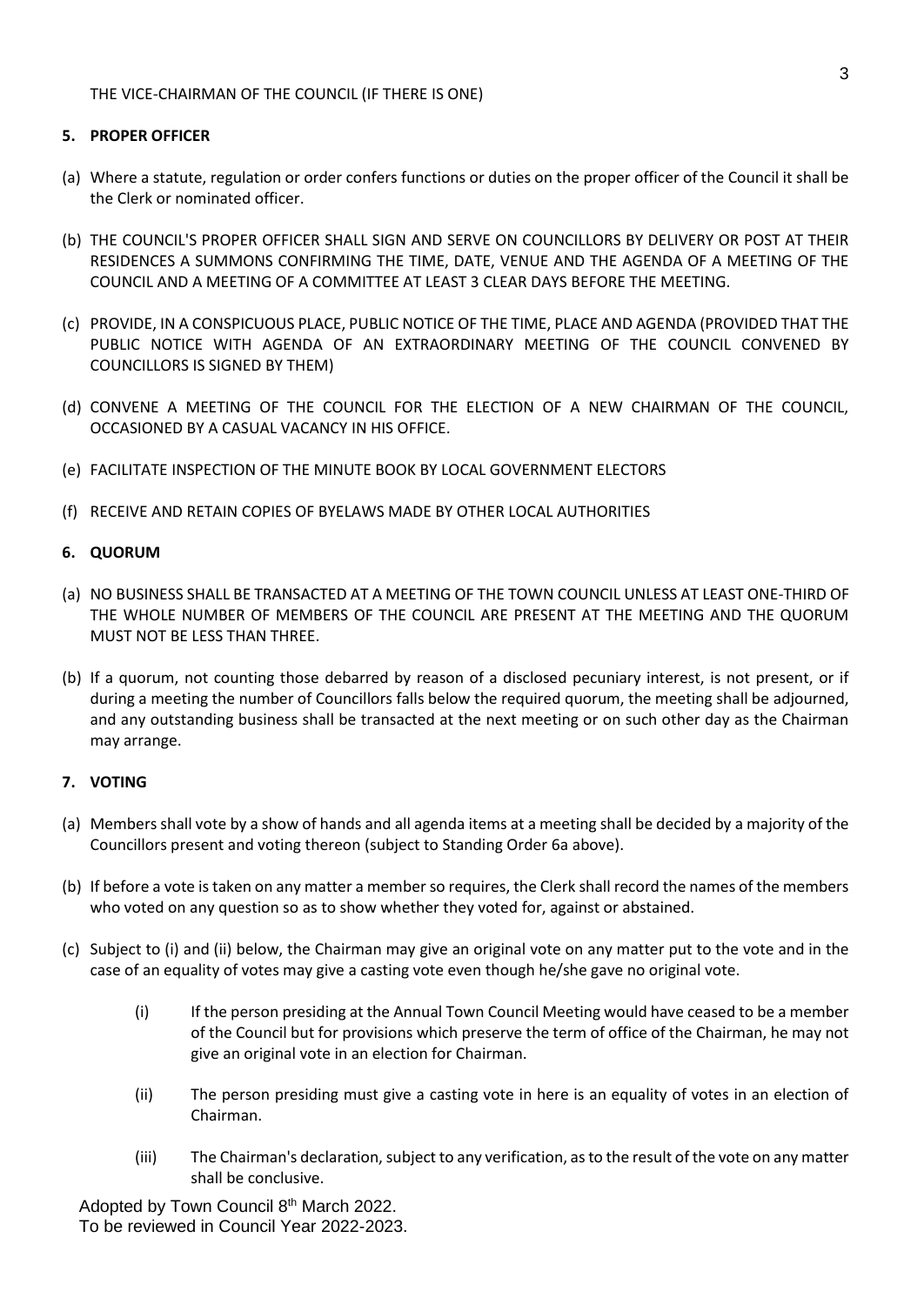- (d) At each Annual Town Council Meeting the first business shall be:
	- (i) TO ELECT A TOWN MAYOR
	- (ii) TO RECEIVE THE TOWN MAYOR'S DECLARATION OF ACCEPTANCE OF OFFICE, OR IF NOT
	- (iii) RECEIVED, TO DECIDE WHEN IT SHALL BE RECEIVED.
	- (iv) TO ELECT A DEPUTY TOWN MAYOR.
	- (v) TO RECEIVE THE DEPUTY TOWN MAYOR'S DECLARATION OF ACCEPTANCE OF OFFICER, OR IF NOT RECEIVED, TO DECIDE WHEN IT SHALL BE RECEIVED.
	- (vi) To appoint representatives to outside bodies.
	- (vii) To appoint dates and times of Council meetings and Committee meetings in accordance with Standing Order No.1(a); and shall thereafter follow the order set out in Standing Order No.7g.
	- (viii) In a year of elections, if a Council's period of eligibility to exercise the general power of competence expired the day before the annual meeting, to review and plan to reaffirm eligibility.
- (e) AT EVERY MEETING OTHER THAN THE ANNUAL TOWN COUNCIL MEETING THE FIRST BUSINESS SHALL BE TO APPOINT A CHAIRMAN IF THE TOWN MAYOR AND DEPUTY TOWN MAYOR ARE ABSENT.
- (f) A COUNCILLOR OR A NON-COUNCILLOR WITH VOTING RIGHTS WHO HAS A DISCLOSABLE PECUNIARY INTEREST OR ANOTHER INTEREST AS SET OUT IN THE COUNCIL'S CODE OF CONDUCT IN A MATTER BEING CONSIDERED AT A MEETING IS SUBJECT TO STATORY LIMITATIONS OR RESTRICTIONS UNDER THE CODE ON HIS RIGHT TO PARTICIPATE AND VOTE ON THAT MATTER.

### **TOWN MAYOR AND DEPUTY TOWN MAYOR ARE ABSENT**

- (g) After the first business has been completed, the order of business, unless the Council otherwise decides on the grounds of urgency, shall be as follows:
	- (i) To read and consider the Minutes; provided that if a copy has been circulated to each member not later than the day of issue of the summons to attend the meeting, the Minutes may be taken as read.
	- (ii) AFTER CONSIDERATION, TO APPROVE THE SIGNATURE OF THE MINUTES BY THE PRESIDING CHAIRMAN AS A CORRECT RECORD.
	- (iii) TO DEAL WITH BUSINESS EXPRESSLY REQUIRED BY STATUTE TO BE COMPLETED.
	- (iv) To dispose of business, if any, remaining from the previous meeting.
	- (v) To receive and consider reports and minutes of committees and working parties.
	- (vi) To receive and consider reports from members of the public.
	- (vii) To receive and consider reports from officers of the Council.
	- (viii) To authorize the sealing of documents.
	- (ix) To authorize the signing of orders for payment.
	- (x) Any other business specified in the summons.
	- (xi) To consider notices of motion.
	- (xii) To receive County, District and Town Councillors reports. County Councillor's attendance to be recorded at this section.
	- (xiii) Reports should be submitted in written format, with oral reports restricted to matters of urgency or where an aspect of a written report needs highlighting.
- (h) A motion to vary the order of business on the grounds of urgency,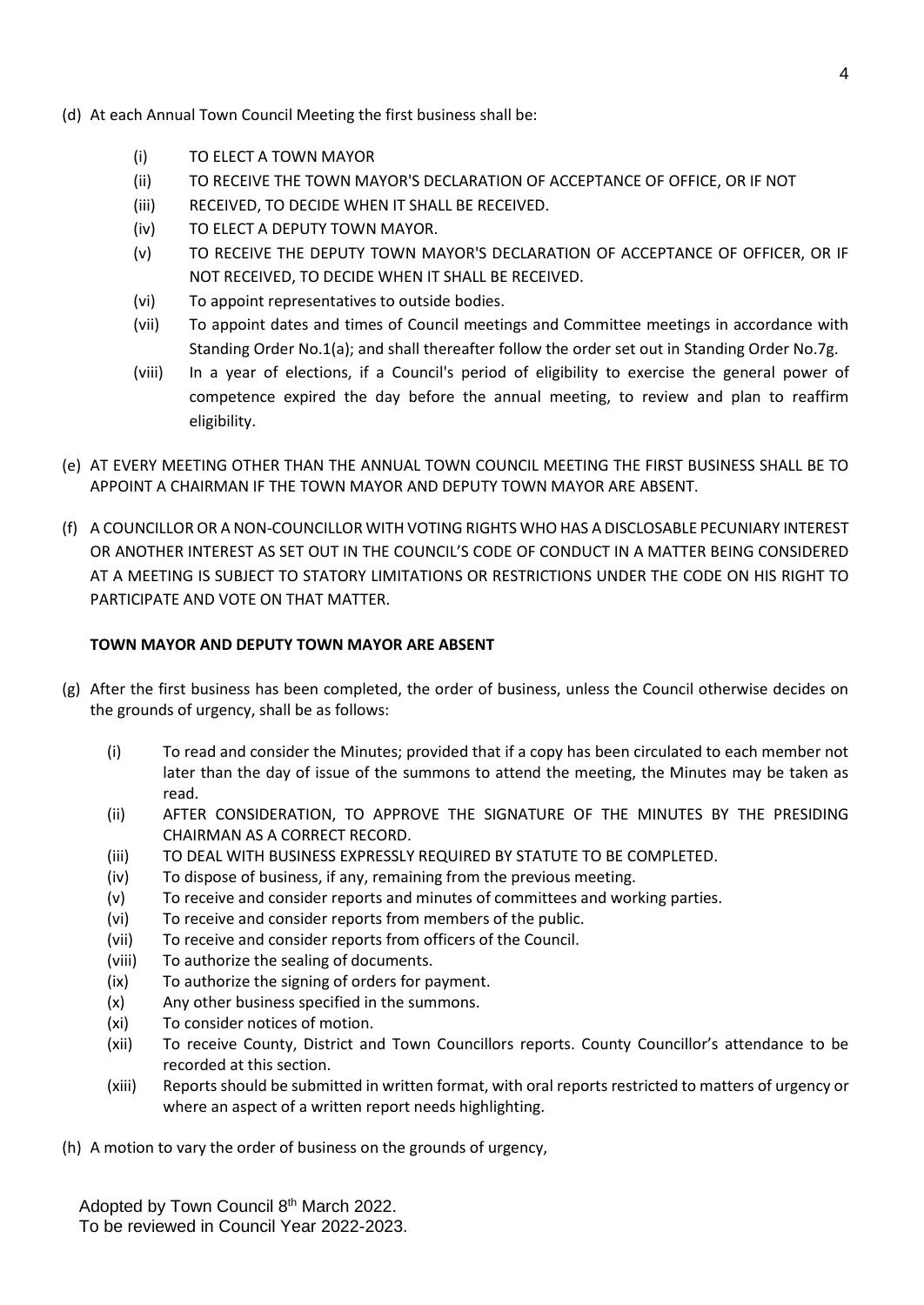- (i) May be proposed by the Chairman or by any members and, if proposed by the Chairman, may be put to the vote without being seconded and,
- (ii) Shall be put to the vote without discussion.

## **8. RESOLUTIONS MOVED ON NOTICE**

- (a) Except as provided by these Standing Orders, no resolution may be moved unless the business to which it relates has been put on the agenda by the Clerk or the mover has given notice in writing, clearly stating the exact wording of the motion. This should be delivered or e-mailed, (subject to confirmation by the Clerk of origin) to the Clerk, no later than 12 noon on the Monday prior to delivery of Agenda on the Wednesday giving three clear days' notice before the next meeting of the Council.
- (b) Members should provide adequate information or background on items put forward for inclusion on the agenda.
- (c) The Clerk shall insert in the summons for every meeting all notices of motion properly given in order in which they have been received unless the member giving notice of motion has stated in writing that he intends to move at some later meeting or that he withdraws it.
- (d) If a notice of motion specified in the summons be not moved, it shall, unless postponed by the Council, be treated as withdrawn and shall not be moved without fresh notice.
- (e) If the subject matter of a notice of motion comes within the province of a committee or working party of the Council, it shall, upon being moved and seconded stand referred without discussion or to such other Committee / working party as the Council may determine for report; allow it to be dealt with at the meeting at which it was moved.
- (f) Every notice of motion shall relate to the Council's statutory functions, powers and lawful obligations or shall relate to an issue which specifically affects the council's area or its residents.

### **9. RESOLUTIONS MOVED WITHOUT NOTICE.**

- (a) Resolutions dealing with the following matters may be moved without notice:
- (b) To appoint a chairman of the meeting
- (c) To approve the absence of Councillors
- (d) To correct the minutes
- (e) To approve the minutes
- (f) To alter the order of business
- (g) To proceed to the next business
- (h) To close or adjourn the debate
- (i) To refer a matter to a committee or working party
- (j) To appoint a committee or working party or any members thereof
- (k) To adopt a report
- (l) To authorize the sealing of documents
- (m) To amend a motion
- (n) To give leave to withdraw a motion or an amendment
- (o) To extend the time limit for speeches
- (p) To exclude the press and public for all or part of a meeting
- (q) To either silence or eject from the meeting a Councillor or member of the public named for misconduct
- (r) To give consent of the Council where such consent is required by these Standing Orders
- (s) To suspend Standing Orders except those which are mandatory by law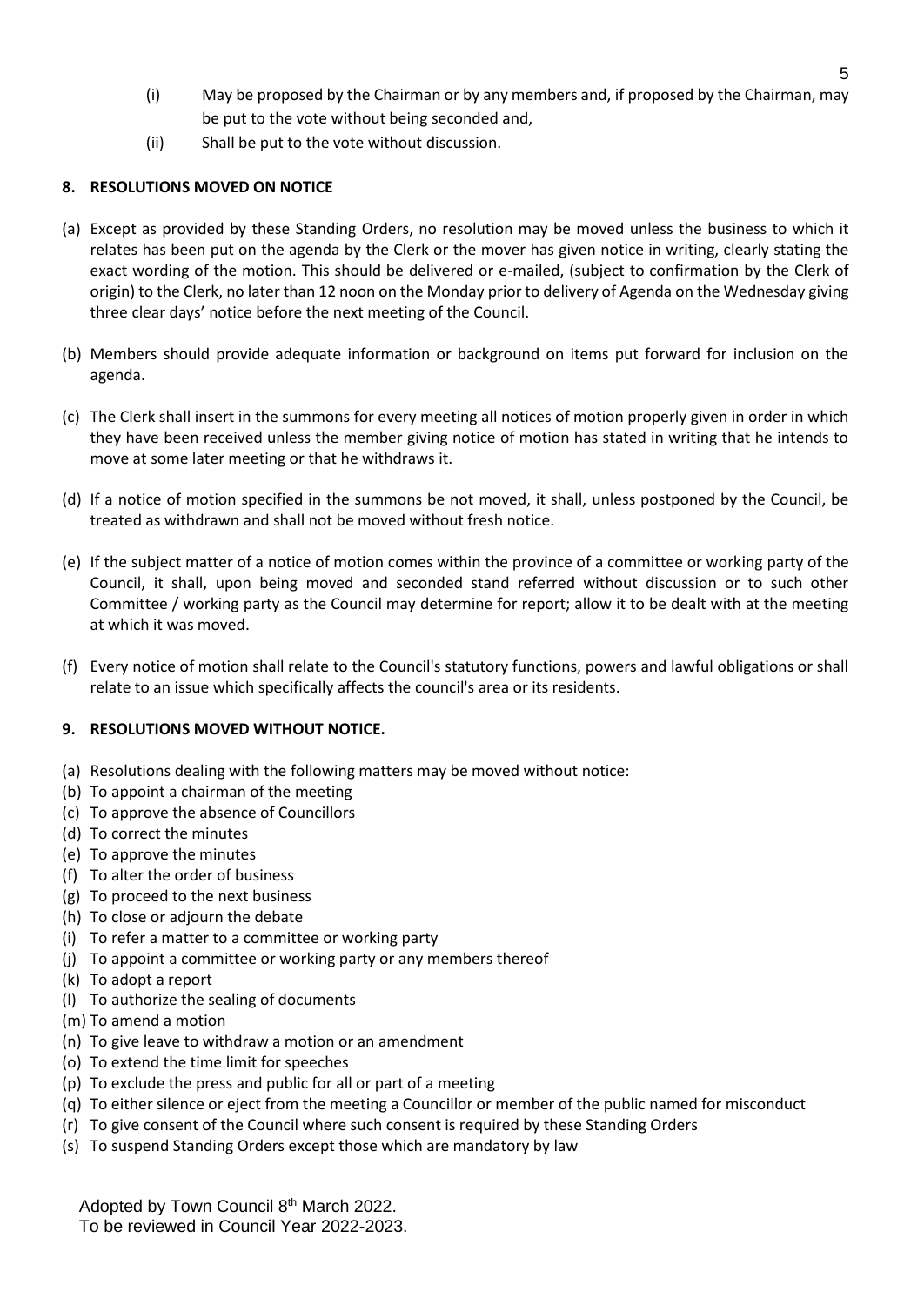#### **10. RULES OF DEBATE**

- (a) No discussion shall take place upon the minutes except upon their accuracy. Corrections to the minutes shall be made by resolution and corrections, must be initialled by the Chairman.
- (b) Resolution or amendment shall not be discussed unless it has been proposed and seconded, and it shall, if required by the Chairman, be reduced to writing and handed to him/her before it is further discussed or put to the meeting. A seconder of a resolution or amendment may, if he/she signals his/her intention to do so, reserve his/her speech until a later period in the debate.
- (c) A member shall direct his speech to the question under discussion or to a personal explanation or to a question of order.
- (d) No speech shall exceed two minutes, except by consent of the Council.
- (e) An amendment shall be either:
	- (i) To leave out words
	- (ii) Leave out words and insert or add others
	- (iii) To insert or add words
- (f) An amendment shall not have the effect of negating the motion before the Council.
- (g) If an amendment be carried, the resolution, as amended, shall take the place of the original resolution, and shall become the resolution upon which any further amendment may be moved.
- (h) A further amendment shall not be moved until the Council has disposed of every amendment previously moved.
- (i) The mover of a resolution or of an amendment shall have a right of reply not exceeding 2 minutes.
- (j) A member, other than the mover of a resolution shall not, without leave of the Council, speak more than once on any resolution except to move an amendment or further amendment, or on an amendment, or on a point of order, or in personal explanation, or to move to close.
- (k) A member may rise to make a point of order or a personal explanation. A personal explanation shall be confined to some material part of a former speech by him/her which may have been misunderstood. A member rising for these purposes shall be heard forthwith. A point of order must relate to procedure not the substance of a matter under discussion.
- (l) A motion or amendment may be withdrawn by the proposer with the unanimous consent of the Council, which shall be signified without discussion, and no member may speak upon it after permission has been asked for its withdrawal unless such permission has been refused.
- (m) When a resolution is under debate no other resolution shall be moved except the following:
	- (i) To amend the resolution
	- (ii) To proceed to the next business
	- (iii) To adjourn the debate
	- (iv) To put the resolution to a vote
	- (v) To ask a member to be silent or for him to leave the meeting
	- (vi) That the resolution be referred to a committee or working party
	- (vii) To exclude the public and press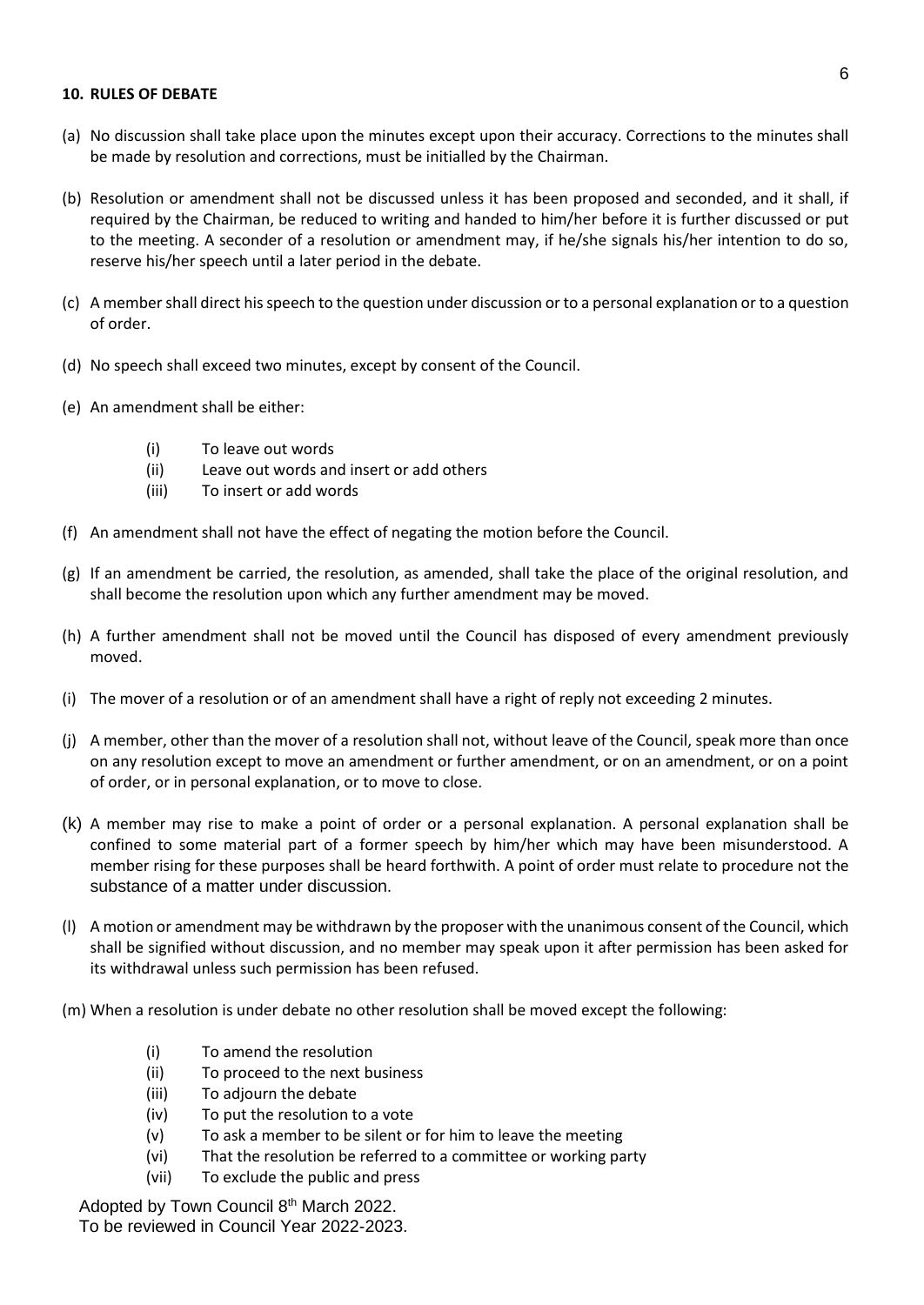- (viii) To adjourn the meeting
- (n) A member shall raise his hand when requesting to speak and stand when speaking unless permitted by the Chairman to sit on account of infirmity.
- (o) The ruling of the Chairman on a point of order or on the admissibility of a personal explanation shall not be discussed.
- (p) Members shall address the Chairman.
- (q) If two or more members rise, the Chairman shall call upon one of them to speak and the others shall resume their seats.

(r) Whenever the Chairman rises during a debate all other members shall be seated and the Council shall be silent.

### **11. CLOSURE**

(a) At the end of any speech a member may, without comment, move "that the question now be put", "that the debate be now adjourned" or "that the Council do now adjourn". If such motion is seconded and if the Chairman is of the opinion that the question before the Council has been sufficiently debated (but not otherwise), he/she shall forthwith put the motion. If the motion "that the resolution be put to a vote" is carried, he/she call upon the mover to exercise or waive his/her right of reply and shall put the question immediately after that right has been exercised or waived. The adjournment of a debate or of the Council shall not prejudice the mover's right of reply at the resumption.

#### **12. DISORDERLY CONDUCT**

- (a) All members must observe the Code of Conduct which was adopted by the Council 10 July 2012.
- (b) No member shall at a meeting persistently disregard the ruling of the Chairman, wilfully obstruct business, or behave irregularly, offensively, improperly, or in such a manner as to bring the Council into disrepute.
- (c) If, in the opinion of the Chairman, a member has broken the provisions of paragraph (b) of this Order, the Chairman shall express that opinion to the Council. Thereafter any member may move that the member named be no longer heard, or that member named do leave the meeting, and the motion, if seconded, shall be put forth with and without discussion. If a member reasonably believes another member is in breach of the Code of Conduct, that member is under a duty to report the breach in accordance with the Town Council's Guidance on the Resolution of Member Disputes.
- (d) If either of the motions mentioned in paragraph (c) is disobeyed, the Chairman may adjourn the meeting or take such further steps as may reasonably be necessary to enforce them.

#### **13. RIGHT OF REPLY**

(a) The mover of a resolution shall have a right to reply immediately before the resolution is put to the vote. If an amendment is proposed the mover of the amendment shall be entitled to reply immediately before the amendment is put to the vote. A member exercising a right of reply shall not introduce new matter. After the right of reply has been exercised or waived, a vote shall be taken without further discussion.

#### **14. RESCISSION OF PREVIOUS RESOLUTION**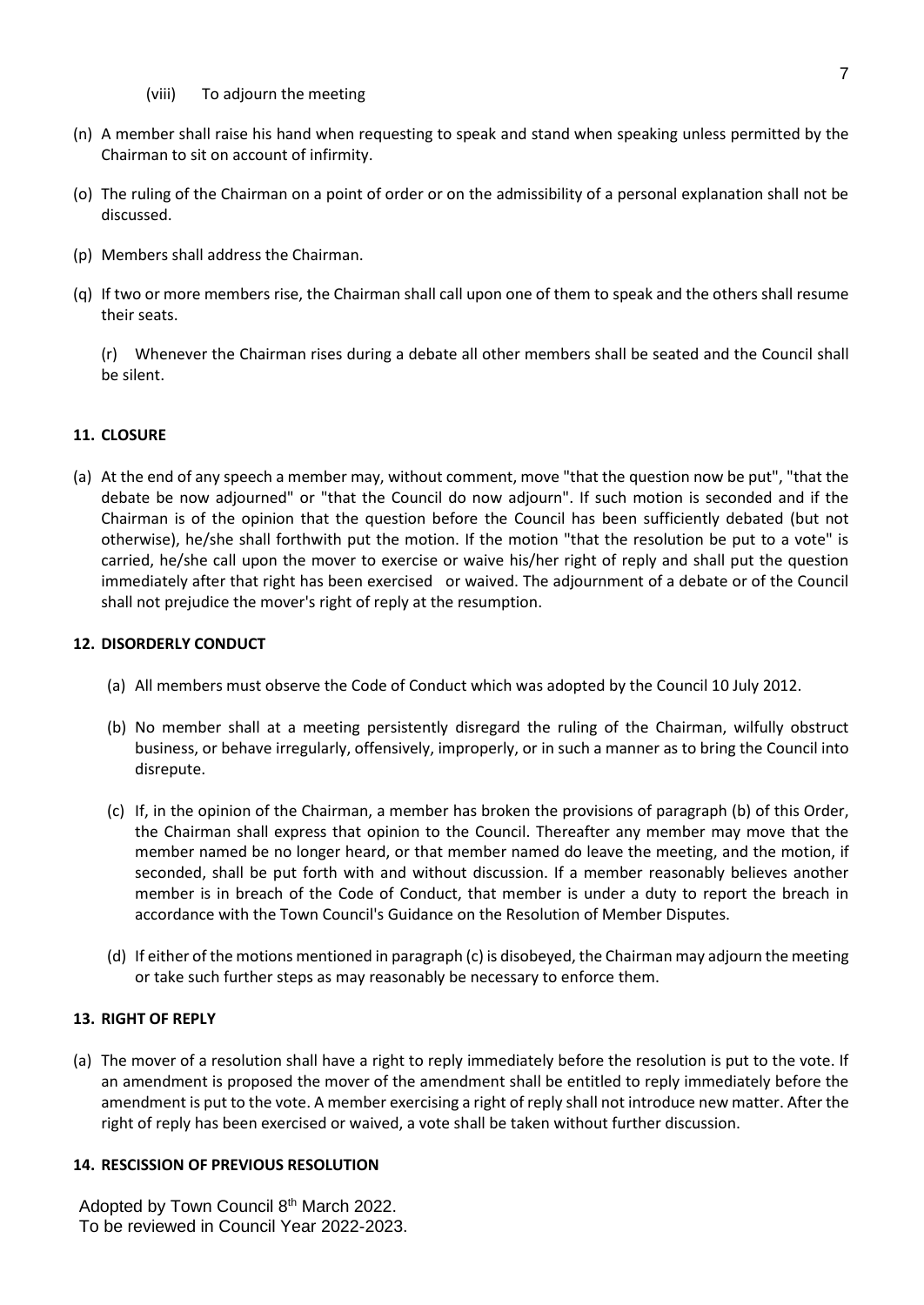- (a) A decision (whether affirmative or negative) of the Council shall not be reversed within six months save by a special resolution, the written notice whereof having been issued three clear working days in advance of the meeting and bears the names of at least five members of the Council.
- (b) When a special resolution has been disposed of, no similar resolution may be moved within a further six months.
- (c) This Order shall not apply to rescinding resolutions moved pursuance of the report or recommendations of a Committee.

### **15. VOTING ON APPOINTMENT**

- (a) Where more than two persons have been nominated for any position to be filled by the Council, and of the votes given there is not an absolute majority in favour of one person, the name of the person having the least number of votes shall be struck off the list. A fresh vote is then taken, and so on until a majority of votes is given in favour of one person. Any tie may be settled by the Chairman's casting vote.
- (b) Voting on appointment will be undertaken by a secret ballot. When voting on appointments nominated members will vacate the chamber.

### **16. DISCUSSION AND RESOLUTIONS AFFECTING EMPLOYEES OF THE COUNCIL**

(a) If at a meeting there arises any question relating to the appointment, conduct, promotion, dismissal, salary, or conditions of service, of any person employed by the Council, it shall not be considered until the Council or committee (as the case may be) has decided whether the public, Clerk, or employee, shall be excluded.

### **17. SEALING OF DOCUMENTS**

- (a) A document shall not be sealed on behalf of the Council unless its sealing has been authorized by a resolution.
- (b) In accordance with a resolution made under Standing Order 17(a) above, the Council's common seal shall alone be used for sealing a deed required by law. It shall be applied by the Proper Officer in the presence of two members of the Council who shall sign the deed as witnesses.

#### **18. COMMITTEES AND SUB-COMMITTEES**

- (a) The Council shall appoint Committees at the full Council meeting following the Annual Town Council meeting and may at any other time appoint Committees as are necessary, but subject to any statutory provision in that behalf:
	- (i) shall not appoint any member of a Committee to hold office later than the next full Council meeting following the Annual Town Council Meeting, and
	- (ii) subject to the provision of Order 18a above at any time dissolve or alter the membership of a committee, unless Standing Order 18h is applicable.
	- (iii) every Councillor shall receive a copy of the agenda of every Committee meeting, except where a grievance is under investigation, when papers will be restricted to the relevant committee only, as set out in the grievance procedure.
- (b) Every Committee shall at its first meeting before proceeding to any other business, elect a Chairman, and may elect a Vice-Chairman, who shall hold office until the full Council meeting following the next Annual Town Council meeting. Chairman of Committees should not be elected for more than two consecutive years in any four-year term of the Council, unless in exceptional circumstances.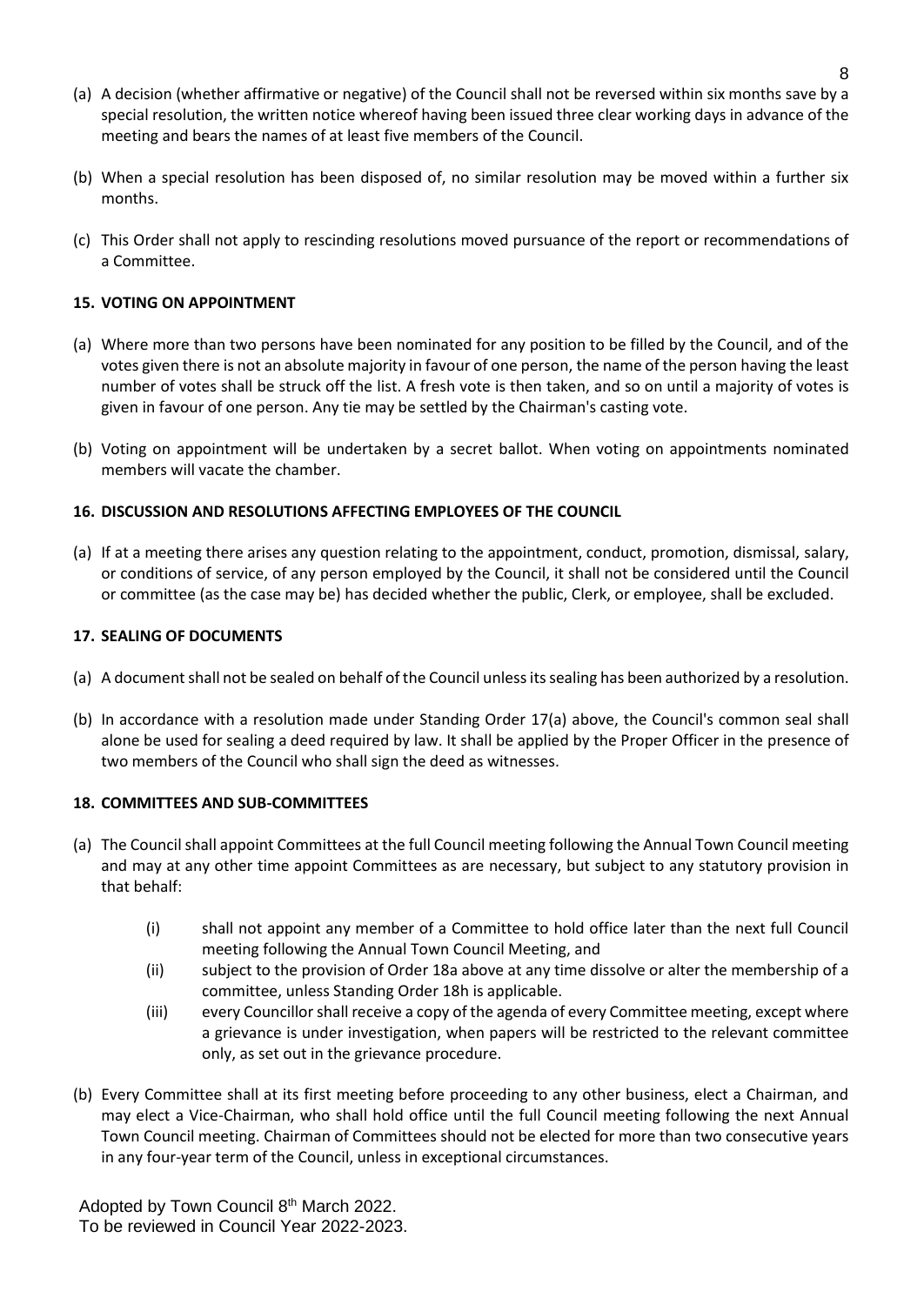- (c) Committees will have no delegated powers except where the full council has approved a scheme of delegation:
	- (i) The Staffing Committee was granted delegated powers in April 2010 to organize the process for interviewing and recruitment in the case of like-for- like staff vacancies, and for appointment subject to ratification by full Council.

In the case of suggested major alterations to contracts, the Staffing Committee will need to make recommendations to full Council prior to commencing the recruitment process.

- (ii) The Planning and Grants Committee was reintroduced in August 2006. This Committee has delegated power to submit comments on planning applications only to ensure that the appropriate timescales are met. In the case of any grant applications that are considered, the Committee makes recommendations to full Council.
- (d) THE MEMBERS OF A COMMITTEE MAY INCLUDE NON-COUNCILLORS UNLESS IT IS A COMMITTEE WHICH REGULATES AND CONTROLS THE FINANCES OF THE COUNCIL.
- (e) UNLESS THE COUNCIL DETERMINES OTHERWISE, ALL THE MEMBERS OF AN ADVISORY COMMITTEE AND A SUB-COMMITTEE OF THE ADVISORY COMMITTEE MAY BE NON-COUNCILLORS.
- (f) The Chairman of a Committee or the Chairman of the Council may summon a special meeting of that Committee at any time. A special meeting shall also be summoned on requisition in writing of not less than a quarter of the members of the Committee. The summons shall set out the business to be considered at the special meeting and no other business shall be transacted at that meeting.
- (g) NO BUSINESS SHALL BE TRANSACTED AT A COMMITTEE MEETING OF THE TOWN COUNCIL UNLESS AT LEAST ONE-THIRD OF THE WHOLE NUMBER OF MEMBERS OF THE COMMITTEE ARE PRESENT AT THE MEETING AND THE QUORUM MUST NOT BE LESS THAN THREE.
- (h) If in advance of a committee meeting it is known that the quorum will not be met, one or more Town Councillors may be approved in this instance to serve on the Committee as substitute member(s) in order to ensure that the meeting does not fall below quorum.
- (d) The Standing Orders on rules of debate (except those parts relating to standing and to speaking more than once) and the Standing Orders on interests of members in contracts and other matters shall apply to Committee and sub-committee meetings insofar as they are appropriate.
- (e) Members of Committees shall vote by a show of hands.
- (f) THE CHAIRMAN OF A COMMITTEE SHALL HAVE A SECOND OR CASTING VOTE.

### **19. PRESENCE OF NON-MEMBERS OF COMMITTEES AT COMMITTEE MEETINGS AND WORKING PARTIES (Note Working Parties are not public meetings)**

- (a) A member who has proposed a motion, which has been referred to any Committee of which he/she is not a member, may explain his motion to the Committee but shall not vote.
- (b) Any Council member shall, unless the Council otherwise orders, be entitled to make an initial statement and any further participation is at the discretion of the Chairman, but not able to vote.
- (c) The Town Council will appoint councillor members of a working party. Working Parties will be given a clear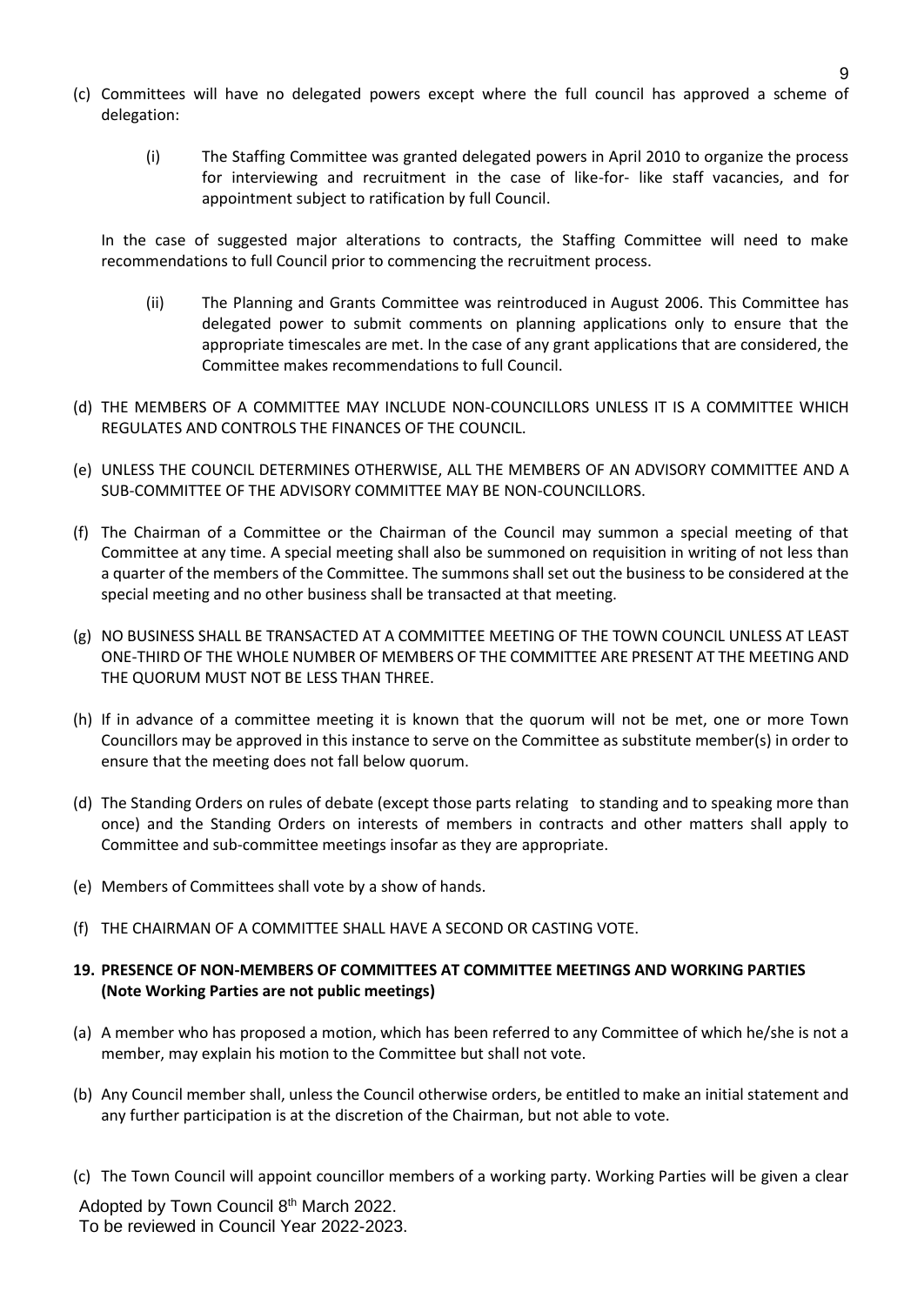and limited remit of the work to be undertaken. Working Parties will have no delegated powers and recommendations will be made to full council. Working Parties may co-opt specialist advisers to assist them.

### **20. ACCOUNTS**

- (a) Orders for payment of money shall be authorized by resolution of the Council and signed by the Responsible Financial Officer and any two members.
- (b) Any expenditure incurred by the Council shall be in accordance with the Council's financial regulations.
- (c) Except as provided in paragraph (d) of this Standing Order or by Statute, all accounts for payment and claims upon the Council shall be laid before the Council. Two members (selected in rotation) shall attend before each ordinary meeting and at the end of the month to examine the accounts submitted for payment since the previous meeting.
- (d) Where it is necessary to make a payment before it has been authorized by the Council, such payment shall be certified as to its correctness and urgency by the appropriate officer. Unless it has been otherwise authorized by the Council, payment shall be authorized by the Committee, if any having charge of the business to which it relates or by the Chairman or Vice Chairman of the Council.

### **21. RESOLUTIONS OF EXPENDITURE**

(a) Any motion which, if carried, would, in the opinion of the Chairman, substantially increase expenditure upon any service or reduce the revenue at the disposal of any Committee, or which would involve substantial capital expenditure, shall, when proposed and seconded, stand adjourned without discussion to the next ordinary meeting of the Council. Any Committee affected by it shall consider whether it desires to report thereon.

#### **22. ESTIMATES**

(a) "A Pre-Budget meeting of the Administration, Finance and Development Committee will be held to consider all aspects of the next year's estimated expenditure and income and potential moving of reserves to give a first indication of the overall budget. Any Committee or Working Party desiring to incur expenditure to be defrayed out of the Precept shall provide a written estimate of the expenditure recommended to the Administration, Finance & Development Committee for the coming year.

Any estimates made at the Administration, Finance and Development Committee Pre- Budget meeting will be provisional and will be finalised by resolution after further discussion and reflection at a Council meeting. The budget and precept will be agreed by resolution of the Council once the council tax base rate has been received and adjustments to the Councils reserves agreed.

#### **23. INTERESTS**

- (a) If a member has a disclosable non-pecuniary interest as defined by the Code of Conduct adopted by the Council 10 July 2012, then he/she shall declare such interest as soon as it becomes apparent, disclosing the existence and nature of that interest as required. The member may remain in the meeting, speak, and vote on the matter unless to do so would compromise their impartiality obligations or any other obligations set out in the Code of Conduct.
- (b) If a member discloses a pecuniary interest, they must withdraw from the room or chamber during consideration of the item to which the interest relates. Members with pecuniary interests can make representation, give evidence and answer questions in relation to the specific agenda item but must do so under the 'comments from the public' section and withdraw from the meeting when the agenda item is discussed.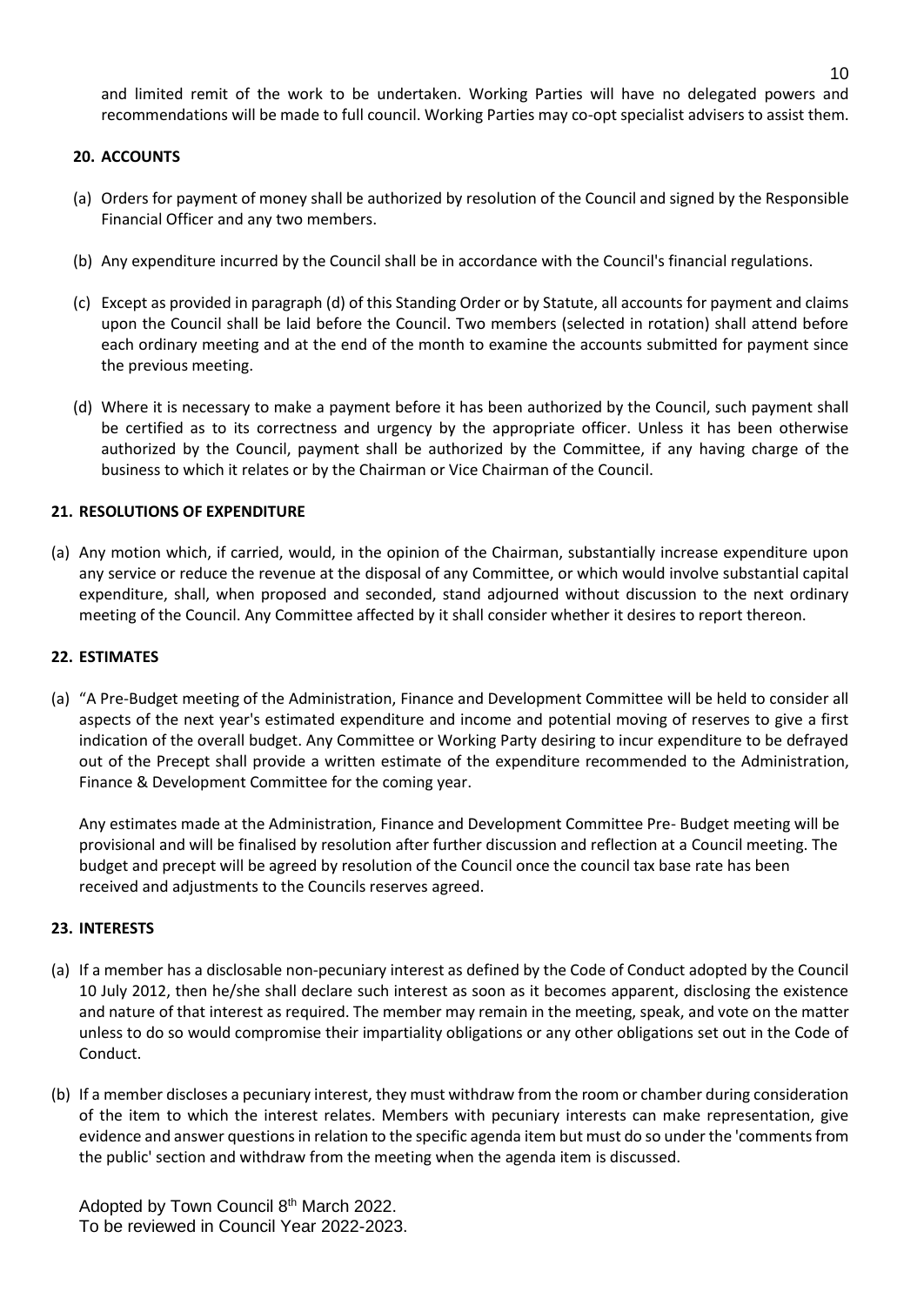(c) AN INTEREST ARISING FROM THE CODE OF CONDUCT ADOPTED BY THE COUNCIL, THE EXISTENCE AND NATURE OF WHICH IS REQUIRED TO BE DISCLOSED BY A COUNCILLOR AT A MEETING SHALL BE RECORDED IN THE MINUTES.

(d) THE CLERK IS REQUIRED TO COMPILE AND HOLD A REGISTER OF MEMBERS' INTERESTS IN ACCORDANCE WITH AGREEMENT REACHED WITH THE MONITORING OFFICER OF THE RESPONSIBLE AUTHORITY AND/OR REQUIRED BY STATUTE.

### **24. APPOINTMENTS UNDER THE COUNCIL**

- (a) If a candidate for any appointment under the Council is to their knowledge related to any member of or the holder of any office under the Council, they and the person to whom they are related shall disclose the relationship in writing to the Clerk. A candidate who fails to do so shall be disqualified for such appointment, and, if appointed, may be dismissed without notice.
- (b) The Clerk shall report to the Council, or to the appropriate Committee, any such disclosure. Where a relationship is disclosed, Standing Orders 23 (a) and (b) on interests shall apply as appropriate. The Clerk shall make known the purport of this Standing Order to every candidate.
	- (i) Canvassing of any member of any Committee, directly or indirectly, for appointment under the Council shall disqualify the candidate for such appointment.

The Clerk shall make known the purport of this sub-paragraph of this Standing Order to every candidate.

- (ii) A member of the Council shall not solicit for any person any appointment under the Council or recommend any person for such appointment or promotion; but, nevertheless, a member may give a written testimonial of a candidate's ability, experience or character for submission to the Council with an application for appointment.
- (iii) Standing orders Nos. 24b (i) and (ii) shall apply to tenders as if the person making the tender were a candidate for an appointment.

### **25. INSPECTION OF DOCUMENTS**

- (a) A member may for the purpose of his/her duty as such (but not otherwise), inspect any document in possession of the Council or a Committee, and if copies are available shall, on request, be supplied for the like purpose with a copy.
- (b) If the Councillor's motive for seeing the documents I obtaining information is indirect, improper, or ulterior, then the documentation or information should be withheld by the Clerk.
- (c) ALL MINUTES KEPT BY THE COUNCIL AND BY ANY COMMITTEE SHALL BE OPEN FOR THE INSPECTION OF ANY MEMBER OF THE COUNCIL.
- (d) THE MINUTES OF THE COUNCIL SHALL BE OPEN TO INSPECTION BY ANY LOCAL GOVERNMENT ELECTOR OF THE TOWN WITHOUT CHARGE.
- (e) The Council's Proper Officer shall process all requests made under the Freedom of Information Act 2000 and Data Protection Act 1998, in accordance with and subject to the Council's procedures relating to the same.

#### **26. UNAUTHORISED ACTIVITIES**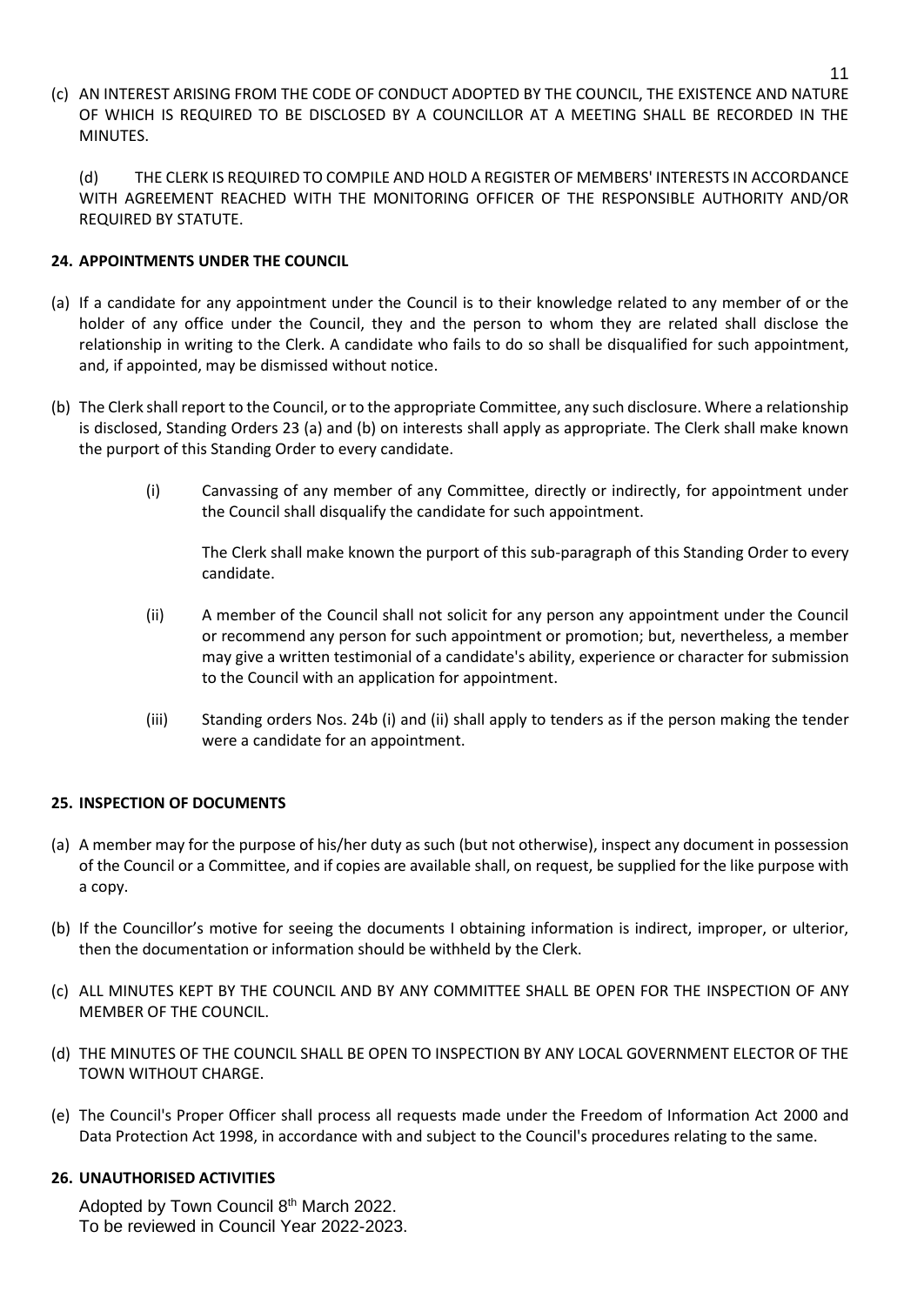- (a) Unless specifically authorized by the full Town Council, the Mayor or Deputy Mayor, no member of the Council or of any Committee or sub-committee shall in the name of, or on behalf of, the Council.
	- (i) issue orders respecting any works which are carried out by, or on behalf of, the Council.
	- (ii) give instructions to any employee or official of the Council unless authorized to do so by the Council.

### **27. ADMISSION OF THE PUBLIC AND PRESS TO MEETINGS**

- (a) MEETINGS SHALL BE OPEN TO THE PUBLIC UNLESS THEIR PRESENCE IS PREJUDICIAL TO THE PUBLIC INTEREST BY REASON OF THE CONFIDENTIAL NATURE OF THE BUSINESS TO BE TRANSACTED OR FOR OTHER SPECIAL REASONS. THE PUBLIC'S EXCLUSION FROM PART OR ALL OF A MEETING SHALL BE BY A RESOLUTION WHICH SHALL GIVE REASONS FOR THE PUBLIC'S EXCLUSION.
- (b) THE PRESS SHALL BE PROVIDED THE REASONABLE FACILITIES FOR THE TAKING OF THEIR REPORT OF ALL OR PART OF A MEETING AT WHICH THEY ARE ENTITLED TO BE PRESENT.
- (c) If a member of the public interrupts the proceedings of any meeting, the Chairman may, after warning, order that he/she is removed from the Council Chamber or that part of the Chamber open to the public be cleared.
- (d) Subject to Standing Order 27a, members of the public are invited to make comments at the relevant section of council meetings.

### **28. CONFIDENTIAL BUSINESS**

- (a) No member of Staff, contractors, the Council or of any Committee or sub-committee shall disclose to any person not a member of the council any business declared to be confidential by the Council or the Committee as the case may be.
- (b) Where the Staffing Committee is dealing with a grievance or disciplinary matter, the details will be kept in confidence to those members only.
- (c) SUBJECT TO STANDING ORDER, A PERSON WHO ATTENDS A MEETING IS PERMITTED TO REPORT ON THE MEETING WHILST THE MEETING IS OPEN TO THE PUBLIC. TO "REPORT" MEANS TO FILM, PHOTOGRAPH, MAKE AN AUDIO RECORDING OF MEETING PROCEEDINGS, USE ANY OTHER MEANS FOR ENABLING PERSONS NOT PRESENT TO SEE OR HEAR THE MEETING AS IT TAKES PLACE OR LATER OR TO REPORT OR TO PROVIDE ORAL OR WRITTEN COMMENTARY ABOUT THE MEETINGS SO THAT THE REPORT OR COMMENTARY IS AVAILABLE AS THE MEETING TAKES PLACE OR LATER TO PERSONS NOT PRESENT.

### **29. LIAISON WITH COUNTY AND DISTRICT COUNCILLORS**

(a) A notice of a meeting shall be sent together with an invitation to attend to the County Councillor for the division and to the District Councillor for the wards within the town.

#### **30. PLANNING APPLICATIONS**

- (a) The Clerk shall ensure that a record of the following particulars of every planning application be kept, and the Council notified:
	- (i) the date on which it was received
	- (ii) the name of the applicant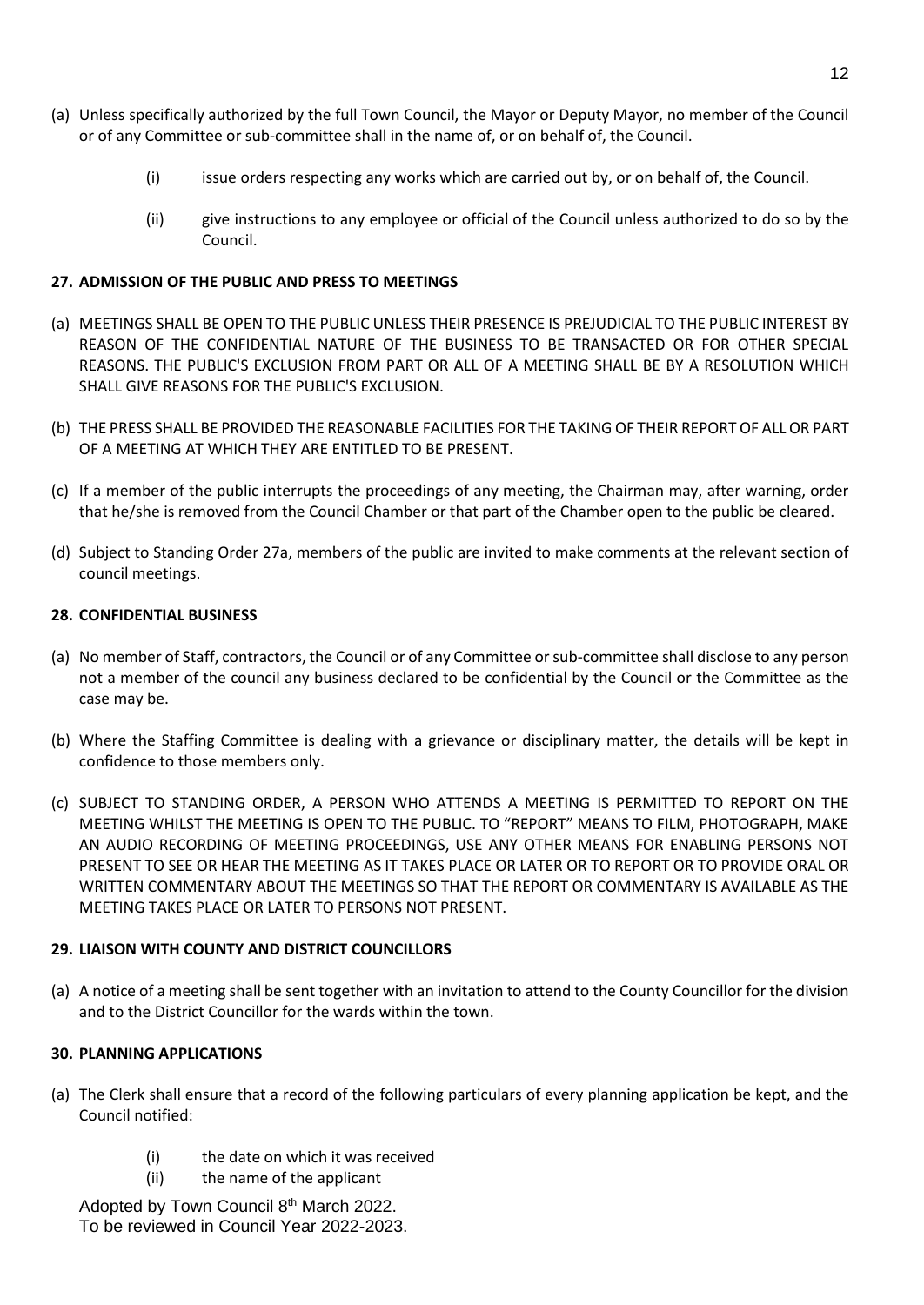- (iii) the place to which it relates
- (iv) a summary of the nature of the application
- (b) Planning Committee meetings to take place on the dates agreed at the Annual Town Council Meeting, and with the relevant agenda and planning application details being circulated to members three clear days in advance of the meeting.
- (c) Members must advise the Clerk of any application they consider will be controversial.
- (d) Any development that consists of, or is greater than ten dwellings, should be classed as significant development and will trigger a Town Council request for active involvement within the Section 106 Planning Obligation process with the principal authorities.

### **31. STANDING ORDERS ON CONTRACTS**

- (a) The Town Council's Financial Regulations point 11 and 12, which are reviewed on an annual basis, should be complied with for all contracts.
- (b) If a member has a non-pecuniary interest as defined by the Code of Conduct adopted by the Council 10 July 2012, then they shall declare such interest as soon as it becomes apparent, disclosing the existence and nature of that interest as required.
- (c) If a member discloses a pecuniary interest, they must withdraw from the room or chamber during consideration of the item to which the interest relates, in accordance with Standing Order 23(b).
- (d) A PUBLIC CONTRACT REGULATED BY THE PUBLIC CONTRACTS REGULATIONS 2015 WITH AN ESTIMATED VALUE IN EXCESS OF £25,000 BUT LESS THAN THE RELEVANT THRESHOLDS IN STANDING ORDER 31E IS SUBJECT TO REGULATIONS 109-114 OF THE PUBLIC CONTRACTS REGULATIONS 2015 WHICH INCLUDE A REQUIREMENT OF THE COUNCIL TO ADVERTISE THE CONTRACT OPPORTUNITY ON THE CONTRACTS FINDER WEBSITE REGARDLESS OF WHAT OTHER MEANS IT USES TO ADVERTISE THE OPPORTUNITY UNLESS IT PROPOSES TO USE AN EXSITING LIST OF APPROVED SUPPLIERS (FRAMEWORK AGREEMENT).
- (e) A PUBLIC CONTRACT REGULATED BY THE PUBLIC CONTRACTS REGULATIONS 2015 WITH AN ESTIMATED VALUE IN EXCESS OF £189,330 FOR A PUBLIC SERVICE OR SUPPLY CONTRACT OR IN EXCESS OF £4,733,252 FOR A PUBLIC WORKS CONTRACT; OR £663,540 FOR A SOCIAL AND OTHER SPECIFIC SERVICES CONTRACT (OR OTHER THRESHOLDS DETERMINED BY THE EUROPEAN COMMISSION EVERY 2 YEARS AND PUBLISHED IN THE OFFICAL JOURNAL OF THE EUROPEAN UNION (OJEU)) SHALL COMPLY WITH THE RELEVANT PROCUREMENT PROCEDURES AND OTHER REQUIREMENTS IN THE PUBLIC CONTRACTS REGULATIONS 2015 WHICH INCLUDE ADVERTISING THE CONTRACT OPPORTUNITY ON THE CONTRACTS FINDER WEBSITE AND IN OJEU.
- (f) A PUBLIC CONTRACT IN CONNECTION WITH THE SUPPLY OF GAS, HEAT, ELECTRICITY, DRINKING WATER, TRANSPORT SERVICES, OR POSTAL SERVICES TO THE PUBLIC; OR THE PROVISION OF A PORT OR AIRPORT; OR THE EXPLORATION FOR OR EXTRACTION OF GAS, OIL OR SOLID FUEL WITH AN ESTIMATED VALUE IN EXCESS OF £378,660 FOR A SUPPLY, SERVICES OR DESIGN CONTRACT; OR IN EXCESS OF £4,733,252 FOR A WORKS CONTRACT; OR £663,540 FOR A SOCIAL AND OTHER SPECIFIC SERVICES CONTRACT (OR OTHER THRESHOLDS DETERMINED BY THE EUROPEAN COMMISSION EVERY 2 YEARS AND PUBLISHED BY OJEU) SHALL COMPLY WITH THE RELEVANT PRCDUREMENT PROCEDURES AND OTHER REQUIREMENTS IN THE UTILIES CONTRACTS REGULATIONS 2016.

#### **32. CODE OF CONDUCT ON COMPLAINTS**

(a) The Council shall deal with complaints of maladministration allegedly committed by the Council or by an officer or member in such manner as adopted by the Council except for those complaints, which should be properly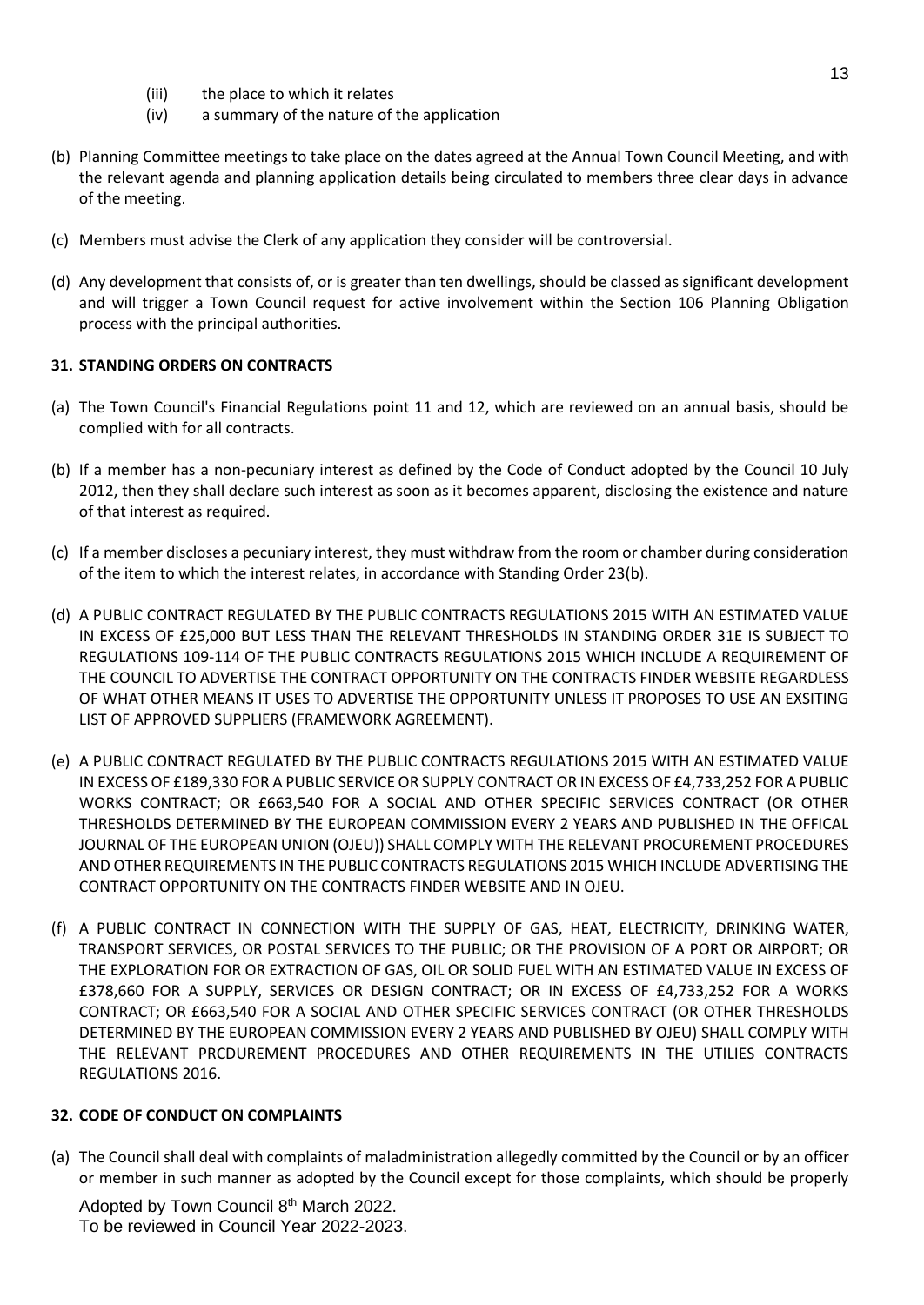directed to the Monitoring Officer at Harborough District Council for consideration.

(b) UPON NOTIFICATION BY THE DISTRICT OR UNITARY COUNCIL THAT A COUNCILLOR OR NON-COUNCILLOR WITH VOTING RIGHTS HAS BREACHED THE COUNCIL'S CODE OF CONDUCT, THE COUNCIL SHALL CONSIDER WHAT, IF ANY, ACTION TO TAKE AGAINST HIM. SUCH ACTIONS EXCLUDES DISQUALIFICATION OR SUSPENSION FROM OFFICE.

### **33. POWER OF GENERAL COMPETENCE**

- (a) BEFORE EXERCISING THE POWER OF GENERAL COMPETENCE, A MEETING OF THE FULL COUNCIL SHALL HAVE PASSED A RESOLUTION TO CONFIRM IT HAS SATISFIED THE PRESCRIBED STATUTORY CRITERIA REQUIRED TO QUALIFY AS AN ELIGIBLE PARISH COUNCIL.
- (b) THE COUNCIL'S PERIOD OF ELIGIBILITY BEGINS ON THE DATE THAT THE RESOLUTION UNDER STANDING ORDER 33(a) ABOVE WAS MADE AND EXPIRES ON THE DAY BEFORE THE ANNUAL MEETING OF THE COUNCIL THAT TAKES PLACE IN A YEAR OF ORDINARY ELECTIONS.
- (c) AFTER THE EXPIRY OF ITS PRECEDING PERIOD OF ELIGIBILITY, THE COUNCIL CONTINUES TO BE AN ELIGIBLE COUNCIL SOLELY FOR THE PURPOSE OF COMPLETING ANY ACTIVITY UNDERTAKEN IN THE EXERCISE OF THE POWER TO PROMOTE GENERAL COMPETENCE WHICH WAS NOT COMPLETED BEFORE THE EXPIRY OF THE COUNCIL'S PRECEDING PERIOD OF ELIGIBILITY REFERRED TO IN STANDING ORDER 33(b) ABOVE.

### **34. VARIATION, REVOCATION AND SUSPENSION OF STANDING ORDERS**

- (a) Any or every part of the Standing Orders, except those printed in capitals and bold type, may be suspended by resolution in relation to any specific item of business.
- (b) A resolution permanently to add, vary or revoke a Standing Order shall, when proposed and seconded, stand adjourned without discussion to the next ordinary meeting of the Council.

### **35. STANDING ORDERS TO BE GIVEN TO MEMBERS**

(a) A copy of these Standing Orders shall be given to each member by the Clerk upon delivery to them of the member's declaration of acceptance of office and written undertaking to observe the Code of Conduct adopted by the Council, and upon each revision.

### **36. MANAGEMENT OF INFORMATION**

- (a) THE COUNCIL SHALL HAVE IN PLACE AND KEEP UNDER REVIEW, TECHNICAL AND ORGANISATIONAL MEASURES TO KEEP SECURE INFORMATION (INCLUDING PERSONAL DATA) WHICH IT HOLDS IN PAPER AND ELECTRONIC FORM. SUCH ARRANGEMENTS SHALL INCLUDE DECIDING WHO HAS ACCESS TO PERSONAL DATA AND ENCRYPTION OF PERSONAL DATA.
- (b) THE COUNCIL SHALL HAVE IN PLACE, AND KEEP UNDER REVIEW, POLICIES FOR THE RENTENTION AND SAFE DESTRUCTION OF ALL INFORMATION (INCLUDING PERSONAL DATA) WHICH IT HOLDS IN PAPER AND ELECTRONIC FORM. THE COUNCIL'S RETENTION POLICY SHALL CONFIRM THE PERIOD FOR WHICH INFORMATION (INCLUDING PERSONAL DATA) SHALL BE RETAINED OR IF THIS IS NOT POSSIBLE THE CRITERIA USED TO DETERMINE THAT PERIOD (E.G. THE LIMITATION ACT 1980).
- (c) THE AGENDA, PAPERS THAT SUPPORT THE AGENDA AND THE MINUTES OF A MEETING SHALL NOT DISCLOSE OR OTHERWISE UNDERMINE CONFIDENTIAL INFORMATION OR PERSONAL DATA WITHOUT LEGAL JUSTIFICATION.

## **37. RESPONSIBILITIES TO PROVIDE INFORMATION**